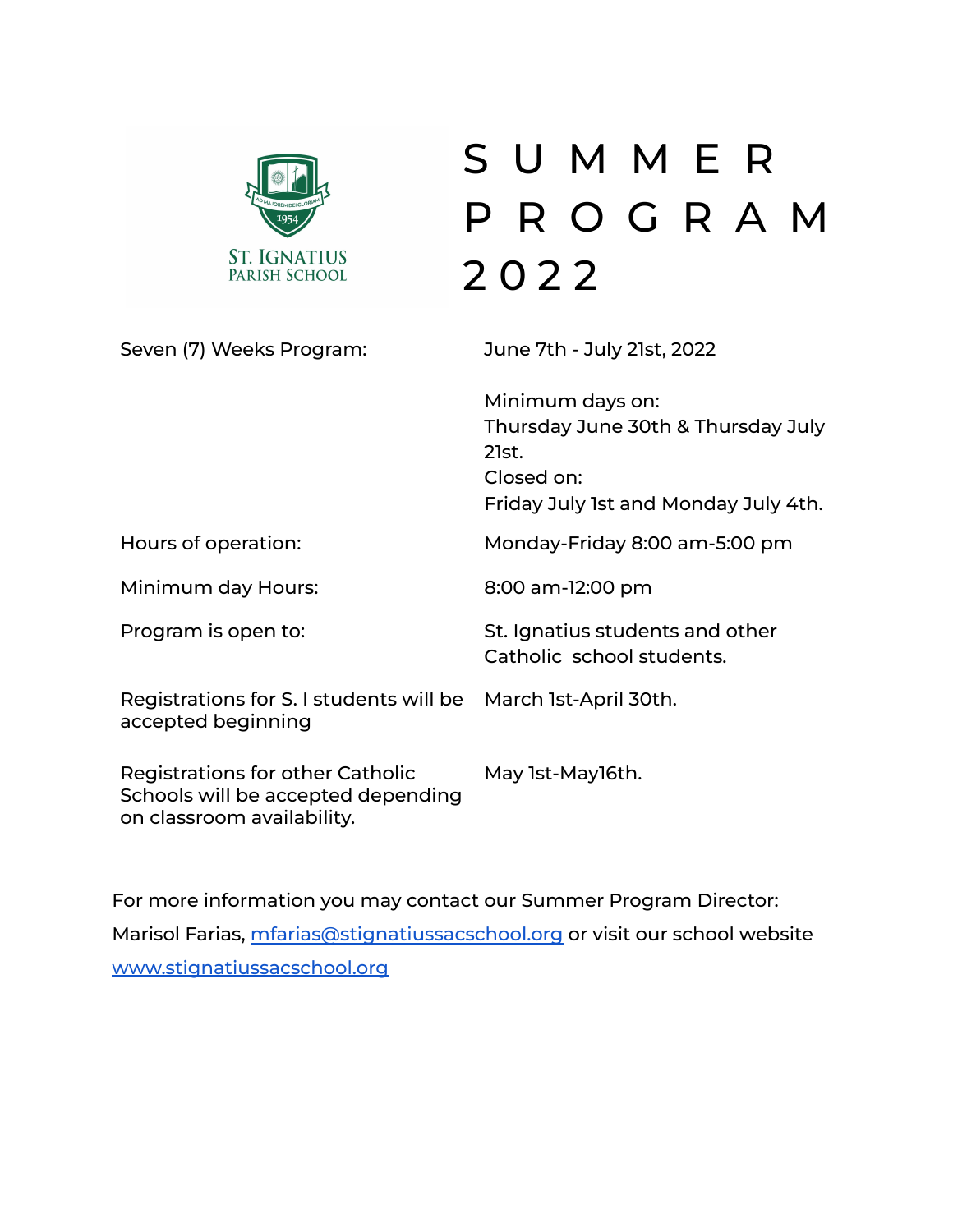

### Mission Statement

St. Ignatius Parish School is a faith community grounded on Jesuit principles which cultivates excellence in mind, body and spirit sending forth students for and with others.

# P h i l o s o p h y

St. Ignatius Parish School holds as primary a belief in God and the Catholic Church. It is within this committed atmosphere that children develop self-respect, respect for others, and a reverence for all of God's creation.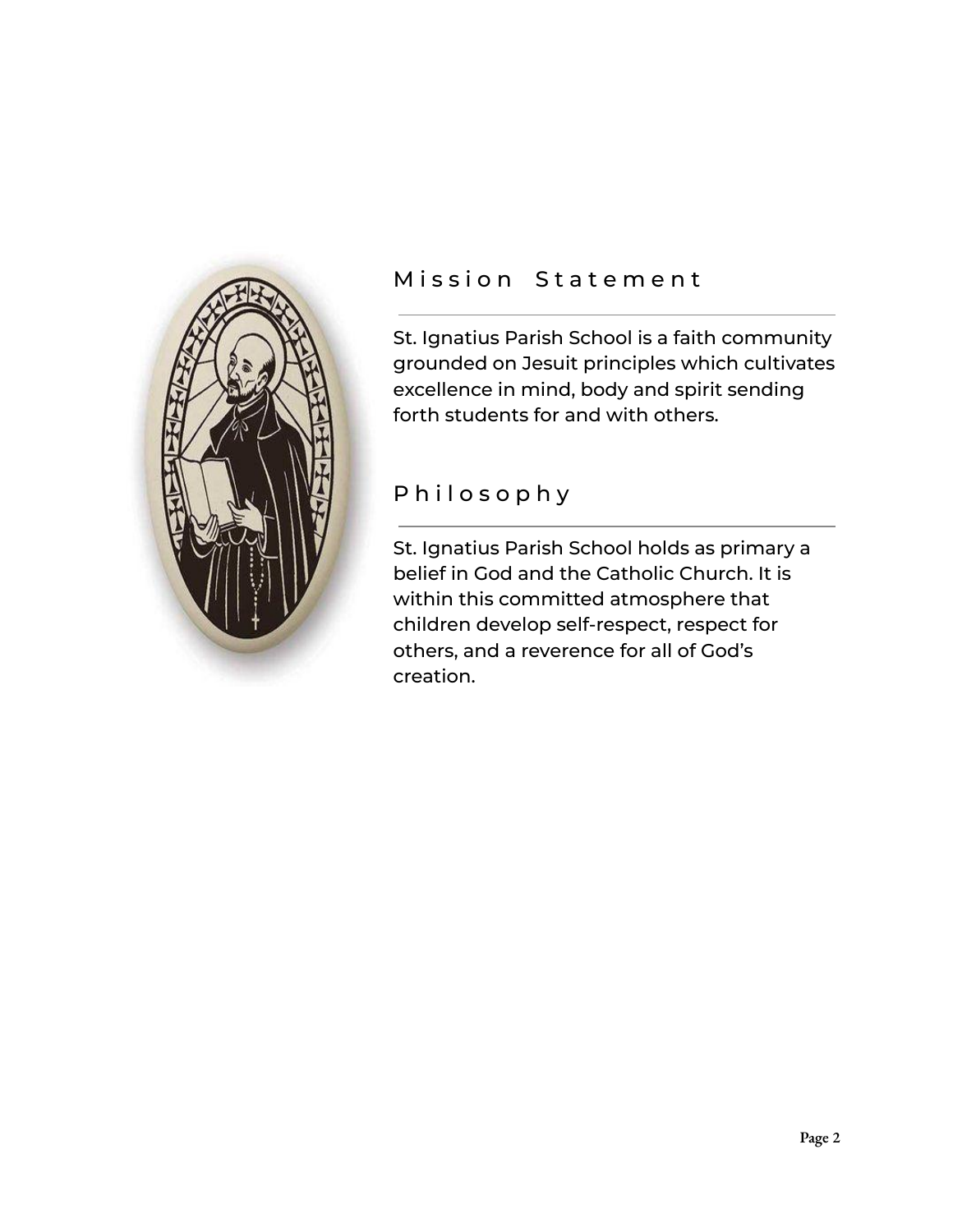### Dress Code

Students may wear summer clothing with closed-toe shoes. Shorts should be modest in length resting at mid thigh. Shirts are to completely cover the midsection. No spaghetti strap or tank tops. If worn, please use a cardigan or similar clothing over. If leggings are worn the top must cover to mid high. T-Shirts with political affiliations, statements, or with inappropriate images or language are not allowed.

#### Closed Campus

St. Ignatius parish school is a closed campus. Once students arrive on campus they may not leave at any time during the school day unless they are signed out by an authorized adult. At the end of the day students must follow the dismissal guidelines outlined below. Parents and guests are not permitted to walk around the school grounds or inside the school building without permission and a specific purpose.

#### Code of conduct

Students are expected to behave in a respectful manner while attending St. Ignatius summer program. If a child's behavior interferes with the program, consequences such as suspension or expulsion may occur.

The following items are not permitted: cell phones, smart watches, electronic devices, toy weapons or anything considered to be a weapon. Trading cards or toys from home.

#### **Academics**

Morning classes are available from 8:00 a.m.-12:00 p.m.

Classes consist of daily instruction, hands-on projects, group work, science, reading, math, writing, recreational sports and more. Our classes are a combined class with one or two grades, one teacher and aide.

TK for incoming TK 4-5 years and Kindergarten This grade level will focus on writing, letter recognition, math, circle time, interactive play, social interaction, group projects, and much more.

1st and 2nd Grade This grade level will enjoy group reading, hands on projects, writing, movement, interactive play, social interaction, and more.

3rd and 4th Grade This grade level will focus on reading, writing stories,hands on projects, and reading to the lower grade classes.

5th and 6th Grade This grade level will be leaders to others! We will focus on group projects, science projects, math projects and more.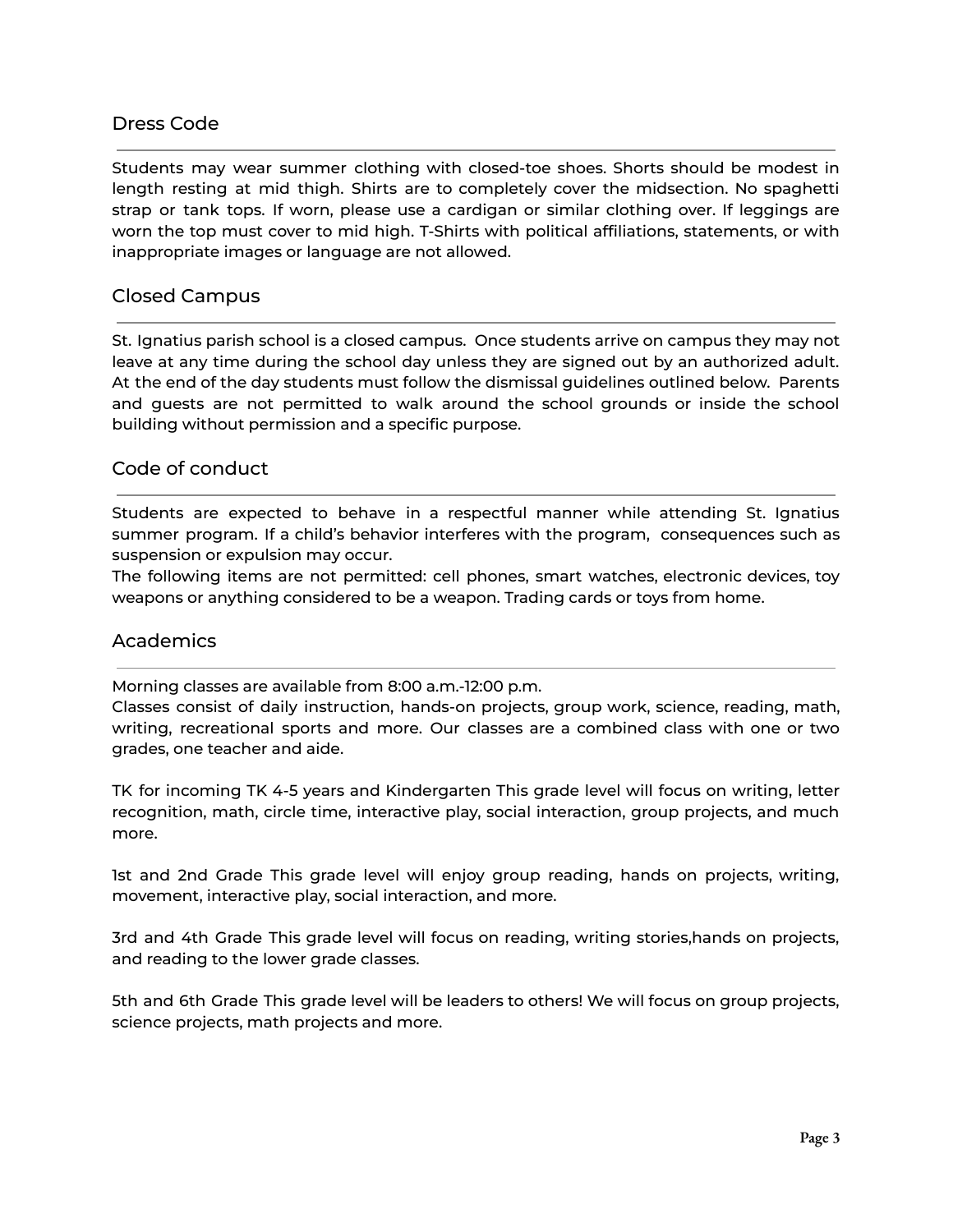## Schedule at glance

| 8:00<br>am                                                                                                                                                                                                                                                                                                                  | 8:15                                                                                                                                                                                                                                                                | 10:00                                                                                                                                                                  | 10:30 a.m                                                                                      | 12:00                                                                                                                                                                                                                                                                                                                                                                                                                                              | 1:30                                                                                                                                                                                    | 2:30                                                                                                                                                                                                                                                                                                              |
|-----------------------------------------------------------------------------------------------------------------------------------------------------------------------------------------------------------------------------------------------------------------------------------------------------------------------------|---------------------------------------------------------------------------------------------------------------------------------------------------------------------------------------------------------------------------------------------------------------------|------------------------------------------------------------------------------------------------------------------------------------------------------------------------|------------------------------------------------------------------------------------------------|----------------------------------------------------------------------------------------------------------------------------------------------------------------------------------------------------------------------------------------------------------------------------------------------------------------------------------------------------------------------------------------------------------------------------------------------------|-----------------------------------------------------------------------------------------------------------------------------------------------------------------------------------------|-------------------------------------------------------------------------------------------------------------------------------------------------------------------------------------------------------------------------------------------------------------------------------------------------------------------|
|                                                                                                                                                                                                                                                                                                                             | 10:00 a.m                                                                                                                                                                                                                                                           | 10:30 a.m                                                                                                                                                              | 12:00 p.m                                                                                      | 1:30 p.m                                                                                                                                                                                                                                                                                                                                                                                                                                           | 2:30<br>p.m                                                                                                                                                                             | 5:00 p.m                                                                                                                                                                                                                                                                                                          |
|                                                                                                                                                                                                                                                                                                                             |                                                                                                                                                                                                                                                                     |                                                                                                                                                                        |                                                                                                |                                                                                                                                                                                                                                                                                                                                                                                                                                                    |                                                                                                                                                                                         |                                                                                                                                                                                                                                                                                                                   |
| <b>Student Drop</b><br>off<br><b>Students</b><br>check in with<br>morning staff<br>members<br>and walk into<br>their<br>classrooms.<br>Attn:<br>* Parents are<br>not<br>permitted<br>inside the<br>school<br>building but<br>they may<br>walk children<br>inside the<br>school gate<br>until the<br>child is<br>checked in. | <b>Academics</b><br>Morning<br>classes are<br>available<br>from $8:15$<br>am-12:00 pm<br>Classes<br>consist of<br>daily<br>instruction,<br>hands-on<br>projects,<br>group work,<br>science,<br>reading,<br>math,<br>writing,<br>recreational<br>sports and<br>more. | <b>Break</b><br>Snack break<br>followed by<br>recess.<br>Attn:<br>* Please<br>provide a<br>morning<br>snack for<br>your child.<br>* We are a<br>Peanut free<br>campus. | Academics<br>Students will<br>continue the<br>academic<br>portion of<br>the day until<br>noon. | Class<br>Dismissal<br>Lunch<br><b>Recess</b><br>Part Time<br>Students will<br>be walked<br>out by the<br>teacher/aide<br>for pick up.<br>If a student is<br>not picked<br>up by 12:10<br>pm the child<br>will remain at<br>school in<br>extended.<br>Charges will<br>apply.<br>Full time<br>students -<br>Lunch break<br>followed by<br>recess.<br>Attn:<br>*Please<br>provide your<br>child with<br>lunch.<br>*We are a<br>Peanut free<br>campus. | Afternoon<br>Session<br>Afternoon<br><b>Activities will</b><br>consist of<br>projects, art<br>and crafts.<br>hands on DIY<br>projects,<br>indoor and<br>outdoor<br>sport<br>activities. | Extended<br>program<br>Students will<br>be provided<br>an afternoon<br>snack<br>provided by<br>the school.<br>Afternoon<br>will be open<br>to free play<br>indoors and<br>outdoors or<br>our in our<br>school's<br>gymnasium.<br>Coloring,<br>board games,<br>and more fun<br>options.<br>* Movie on<br>Friday's. |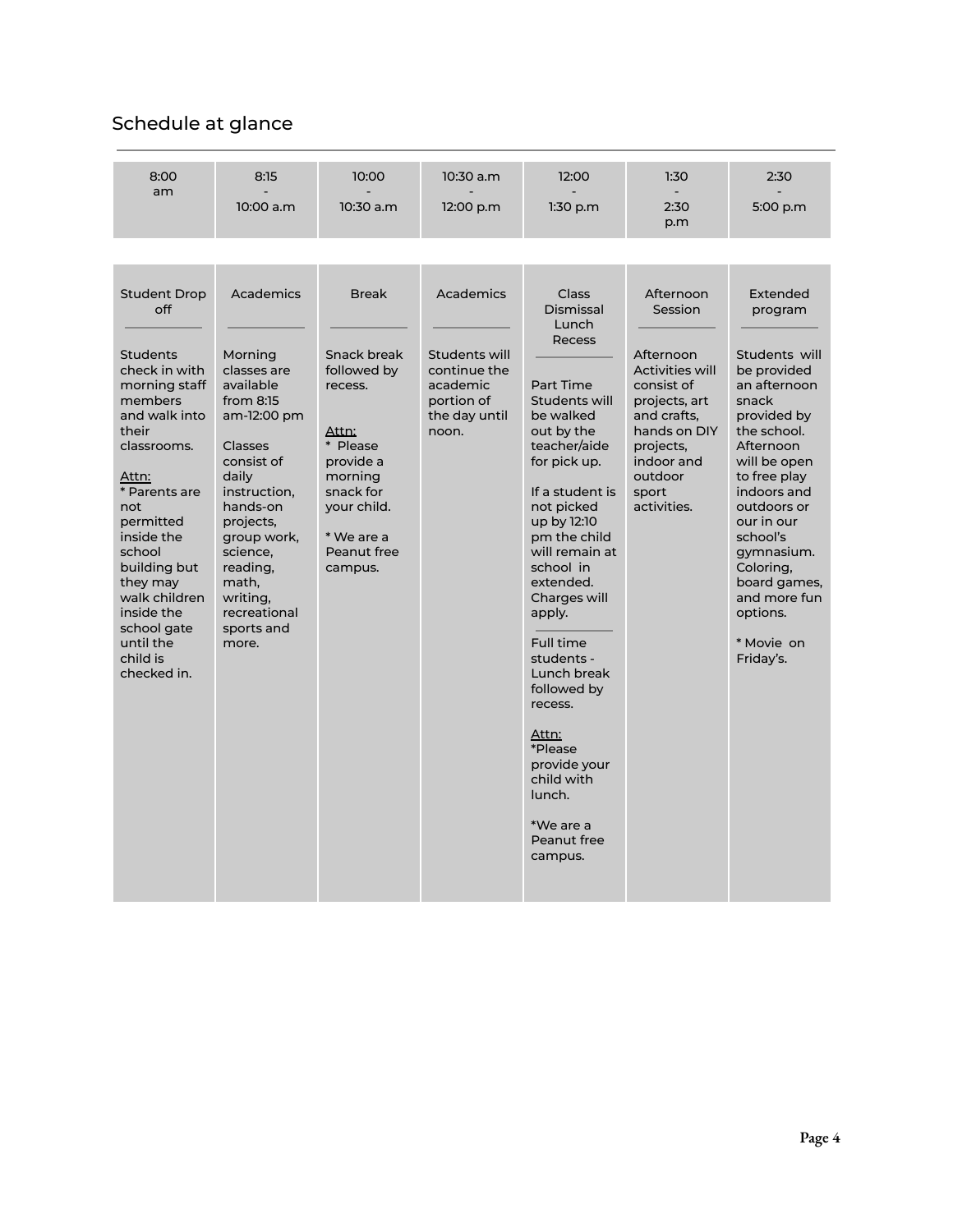### Teachers and Summer Staff

Our summer teachers are current school staff members or from our local Catholic schools who are familiar with the school's mission and philosophy, as well as our TK-6th grade curriculum. Our teachers will work with your children in a classroom setting reinforcing skills they learned throughout the school year.

#### Registration, Attendance, and Fees

Students should enroll in the grade level that they will enter in the fall of 2022. Registration will be accepted from March 1st-April 30th 2022. The registration form must be

completed and submitted by our deadline. All fields must be completed in order to process. Once you have submitted your registration you will receive confirmation of enrollment by **or** on May 2nd. If you do not receive a confirmation notice by this date, please reach out to our summer program director. Once your registration form has been completed you should email it to [mfarias@stignatiussacschool.org](mailto:mfarias@stignatiussacschool.org) or submit it online.

#### How do I pay for my child's summer tuition?

For current St. Ignatius school families a registration fee of \$65 per student will automatically be paid via your FACTS account on Friday, May 20, 2022.

For current St. Ignatius school families weekly tuition will be automatically charged to your FACTS account on the Friday prior to each week of school attendance. See the following schedule for details.

| Week | <b>Summer Program Dates</b> | <b>FACTS Pay Date</b> |  |
|------|-----------------------------|-----------------------|--|
|      | Tuesday, 6/7- Friday, 6/10  | Friday, June 3rd      |  |
| 2    | Monday, 6/13-Friday, 6/17   | Friday, June 10th     |  |
| 3    | Monday, 6/20-Friday 6/24    | Friday, June 17th     |  |
| 4    | Monday, 6/27-Thursday, 6/30 | Friday, June 24th     |  |
| 5    | Tuesday, 7/5-Friday, 7/8    | Friday, June 1st      |  |
| 6    | Monday, 7/11-Friday, 7/15   | Friday, June 8th      |  |
| 7    | Monday, 7/18-Thursday, 7/21 | Friday, June 15th     |  |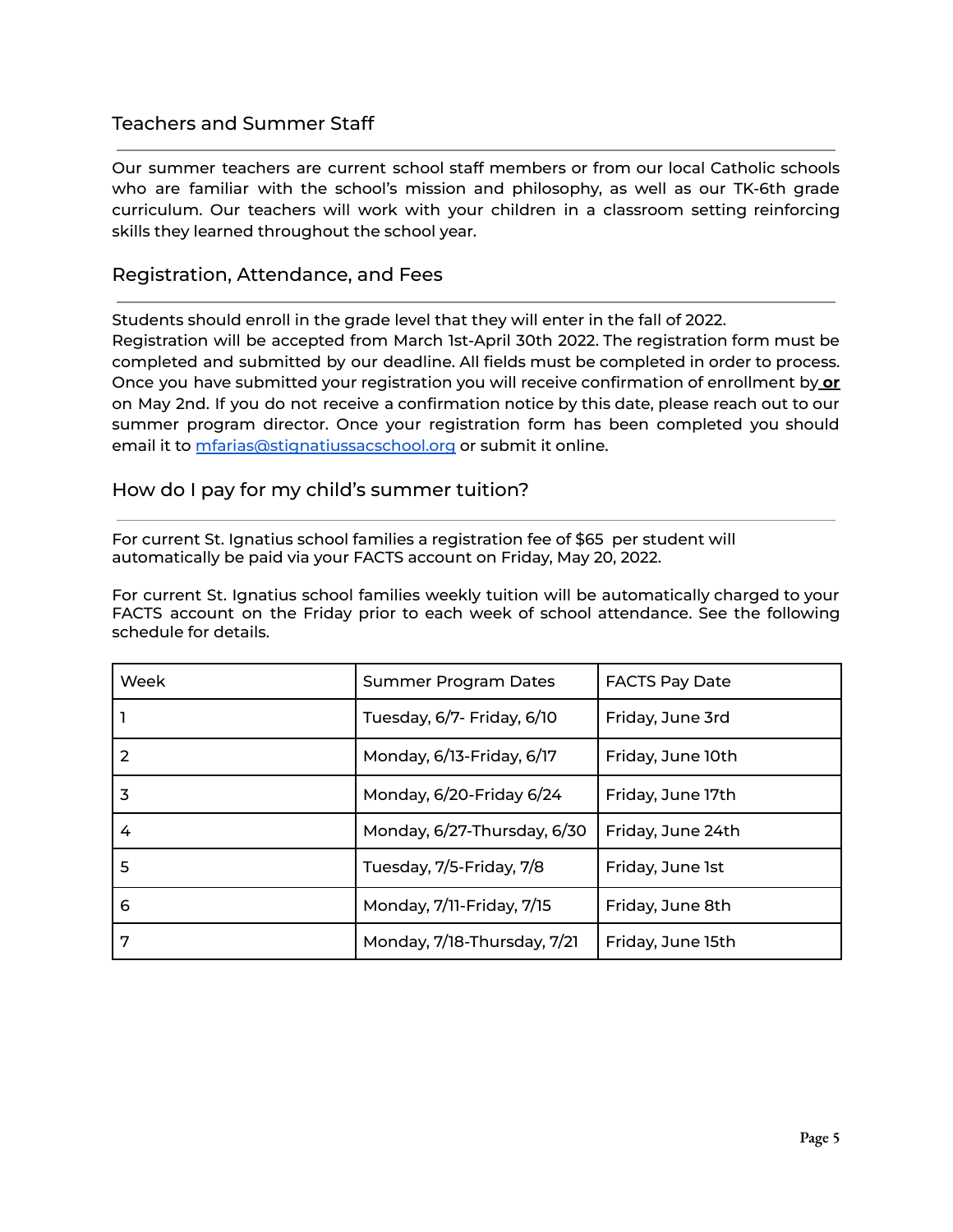Summer Tuition and Registration Fees

| Registration fee per child                                                                                             | \$65.00                                                                                                                                                       |
|------------------------------------------------------------------------------------------------------------------------|---------------------------------------------------------------------------------------------------------------------------------------------------------------|
| Part-Time Fees<br>Monday through Friday 8:00 am-12:00pm                                                                | One Child - \$145.00<br>Two Children - \$275.00<br>Three Children - \$375.00                                                                                  |
| <b>Full-Time Fees</b><br>Monday through Friday 8:00 am-5:00pm                                                          | One Child - \$200.00<br>Two Children - \$380.00<br>Three Children - \$540.00                                                                                  |
| Week 4 - Monday, 6/27 - Thursday, 6/30<br>Week 5 - Tuesday 7/5 - Friday, 7/8<br>Week 7 - Monday, 7/18 - Thursday, 7/21 | PT One Child-\$130<br>PT Two Children-\$260<br>PT Three Children-\$360.00<br>FT One Child- \$185.00<br>FT Two Children-\$365.00<br>FT Three Children-\$525.00 |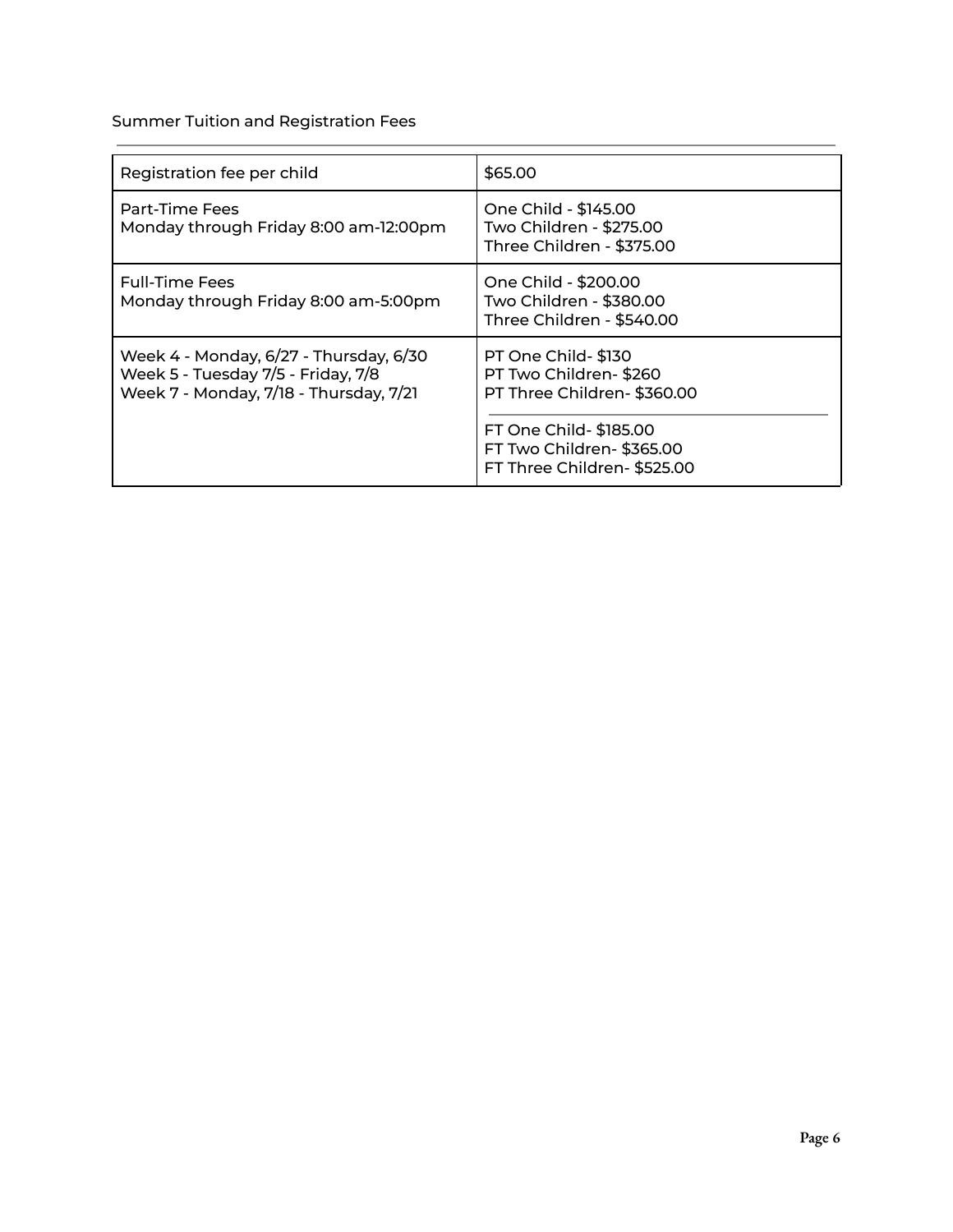#### **St. Ignatius Summer Program Registration Form 2022**

# **Primary email you wish to use for all summer notifications One only Students Last Name Students First Name DOB Grade Entering in fall 2022 1. 2. 3. Home Address Mother/Guardian's Name Phone Number Work Number Father/Guardian's Name Phone Number Work Number**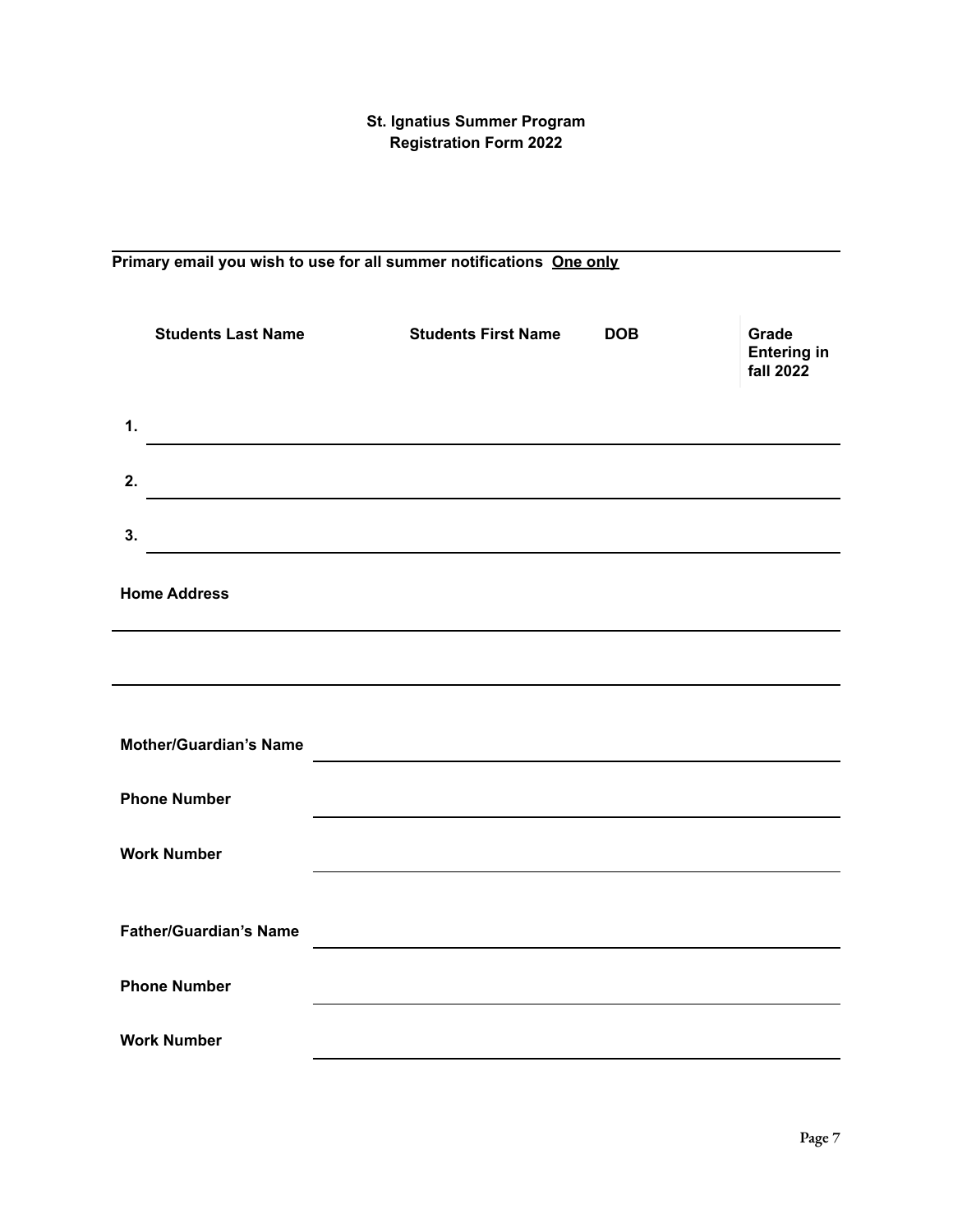#### **In case of an emergency (when parents cannot be reached) contact**

**Name Phone Number**

| <b>Name</b> | <b>Phone Number</b>                                      |
|-------------|----------------------------------------------------------|
|             |                                                          |
|             | Any health conditions or allergies we should be aware of |
|             |                                                          |
|             | Authorization for consent of treatment of minor          |
|             |                                                          |

**In the event of serious emergencies and none of the persons listed can be contacted, I authorize** school officials to transfer my child to the nearest hospital for emergency care. I consent to any x**ray examination, anesthetic, medical or surgical diagnosis or treatment which is deemed advisable by, and rendered under the general or special supervision of any physician and surgeon** licensed under the provisions of the Medicine. I hereby agree to bear all costs incurred as a result **of the foregoing:**

**Parent/Guardian's Signature Date** 

**I do not choose to sign the above statement. In the event of an accident of emergency**

**Release Authorization**

**List adults 18+ who are authorized to pick up your child/children at the time of pick up. I hereby give permission for my child/children to be released to the following Adult/s, if at any time I am unable to pick up my child from St. Ignatius Summer Program.**

| Name of<br>Adult: |  |  |
|-------------------|--|--|
| Name of<br>Adult: |  |  |